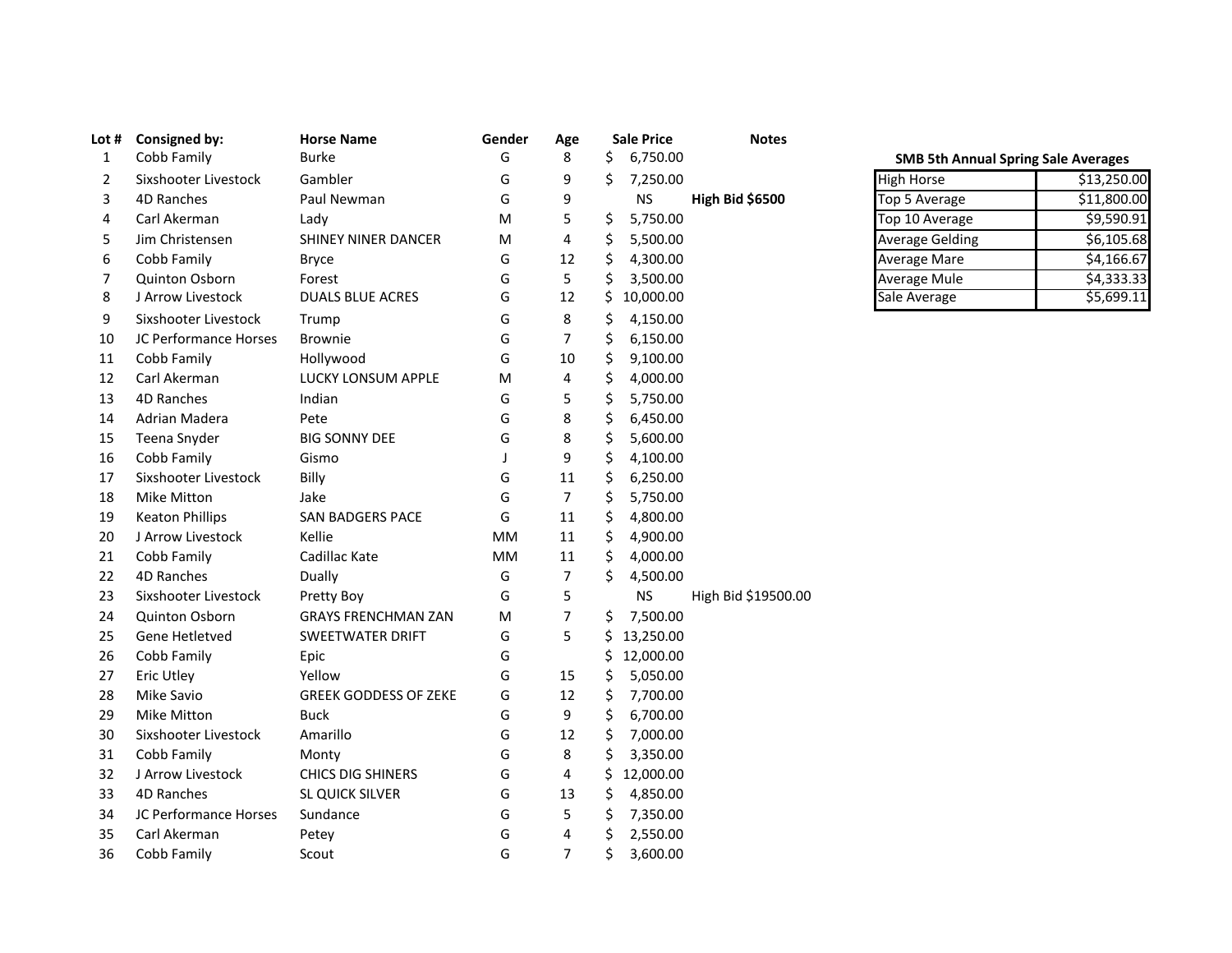| 37 | Sixshooter Livestock   | Rickie Bobbie            | G | 6  | \$  | 5,900.00   |                    |
|----|------------------------|--------------------------|---|----|-----|------------|--------------------|
| 38 | Adrian Madera          | Mufasa                   | G | 12 |     | <b>NS</b>  | High Bid \$7500.00 |
| 39 | <b>Keaton Phillips</b> | Ruger                    | G | 8  | \$. | 3,600.00   |                    |
| 40 | Hal Winterton          | <b>Dixie</b>             | M | 7  |     | Scratch    |                    |
| 41 | Cobb Family            | Mador                    | G | 11 | Ś.  | 5,450.00   |                    |
| 42 | Kelson Robinson        | UR CORONA BLUES          | G | 5  |     | <b>NS</b>  | High Bid \$6250.00 |
| 43 | Teena Snyder           | Ice Man                  | G | 7  | \$  | 3,800.00   |                    |
| 44 | Sixshooter Livestock   | Dexter                   | G | 11 | \$  | 4,000.00   |                    |
| 45 | Lance Miller           | Vanilla                  | M | 4  | \$  | 1,500.00   |                    |
| 46 | Cobb Family            | Simon                    | G | 9  | \$  | 5,550.00   |                    |
| 47 | 4D Ranches             | <b>Tink</b>              | G | 8  | \$  | 4,500.00   |                    |
| 48 | J Arrow Livestock      | Hershey                  | G | 5  | \$  | 11,750.00  |                    |
| 49 | <b>Mike Mitton</b>     | NAVAJO SNOOKS OSPEAR     | M | 11 | \$  | 3,250.00   |                    |
| 50 | Shawn Jack             | Mr Redd                  | G | 13 | \$  | 3,250.00   |                    |
| 51 | Sixshooter Livestock   | George                   | G | 7  | \$  | 7,550.00   |                    |
| 52 | Cobb Family            | ULTIMATE APPLE JACK      | G | 7  | \$  | 6,000.00   |                    |
| 53 | JC Performance Horses  | <b>KEO Spook</b>         | G | 20 | \$  | 2,450.00   |                    |
| 54 | Adrian Madera          | Patty                    | м | 9  | \$  | 2,500.00   |                    |
| 55 | Gene Hetletved         | <b>GOLDEN ROAN DRIFT</b> | м | 3  | \$  | 4,750.00   |                    |
| 56 | Carl Akerman           | <b>Pistol Annie</b>      | м | 3  | \$  | 2,750.00   |                    |
| 57 | Sixshooter Livestock   | Gator                    | G | 7  | \$  | 6,400.00   |                    |
| 58 | J Arrow Livestock      | Charlie                  | G | 6  | \$  | 7,200.00   |                    |
| 59 | Cobb Family            | Silver                   | G | 9  | \$  | 7,550.00   |                    |
| 60 | 4D Ranches             | Lee                      | G | 10 | \$  | 3,500.00   |                    |
| 61 | Donated by 4D Ranch    | Owyhee                   | G | 13 |     | \$4,500.00 | Proceeds donated   |